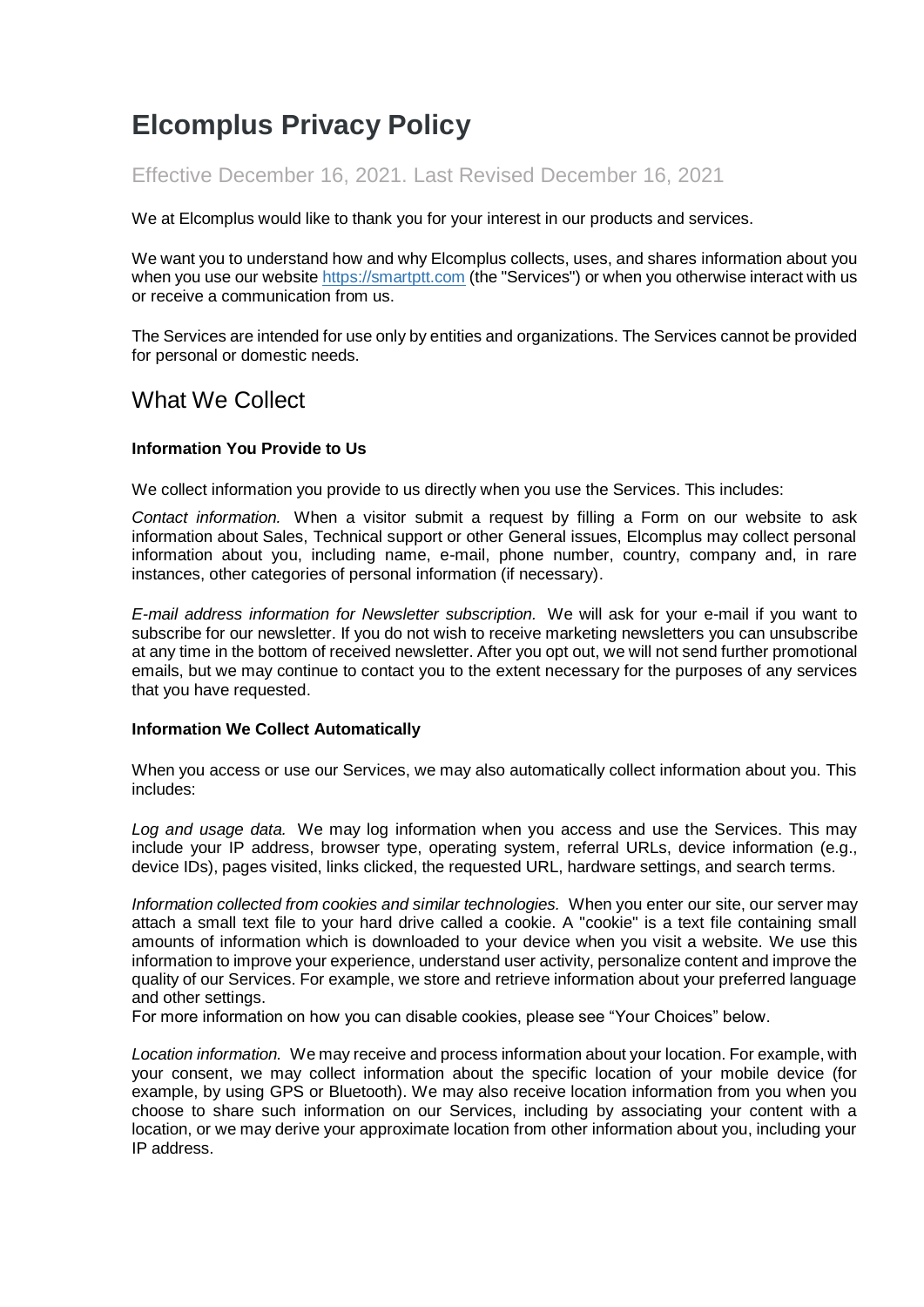#### **Information Collected from Other Sources**

We do not receive information about you from other sources.

# How We Use Information About You

We use information about you to:

- Provide customer service and technical support;
- Provide, maintain, and improve the Services;
- Send you technical notices, updates, security alerts, invoices and other support and administrative messages;
- Communicate with you about products, services, offers, promotions, and events, and provide other news and information we think will be of interest to you (for information about how to opt out of these communications, see "Your Choices" below);
- Monitor and analyze trends, usage, and activities in connection with our Services.

# How Information About You Is Shared

Otherwise, we do not share, sell, or give away your personal information to third parties unless one of the following circumstances applies:

- *With your consent.* We may share information about you with your consent or at your direction.
- *With our partners.* We may share information with vendors, consultants, and other service providers (but not with advertisers and ad partners) who need access to such information to carry out work for us. The partner's use of personal data will be subject to appropriate confidentiality and security measures.
- *With our affiliates.* We may share information between and among Elcomplus, and any of our parents, affiliates, subsidiaries, and other companies under common control and ownership
- *To comply with the law.* We may share information in response to a request for information if we believe disclosure is in accordance with, or required by, any applicable law, regulation, legal process or governmental request, including, but not limited to, meeting national security or law enforcement requirements. To the extent the law allows it, we will attempt to provide you with prior notice before disclosing your information in response to such a request. Our [Transparency Report](https://www.redditinc.com/policies/transparency-report) has additional information about how we respond to government requests.
- *In an emergency.* We may share information if we believe it's necessary to prevent imminent and serious bodily harm to a person.
- *To enforce our policies and rights.* We may share information if we believe your actions are inconsistent with our user agreements, [rules,](https://www.reddit.com/help/contentpolicy) or other Reddit policies, or to protect the rights, property, and safety of ourselves and others.

## Analytics Partners

We may partner with third-party analytics providers to content targeted to your interests and to better understand your use of the Services. These third parties may collect information sent by your computer, browser, or mobile device in response to a request for content, such as unique identifiers, your IP address, or other information about your computer or device. For example: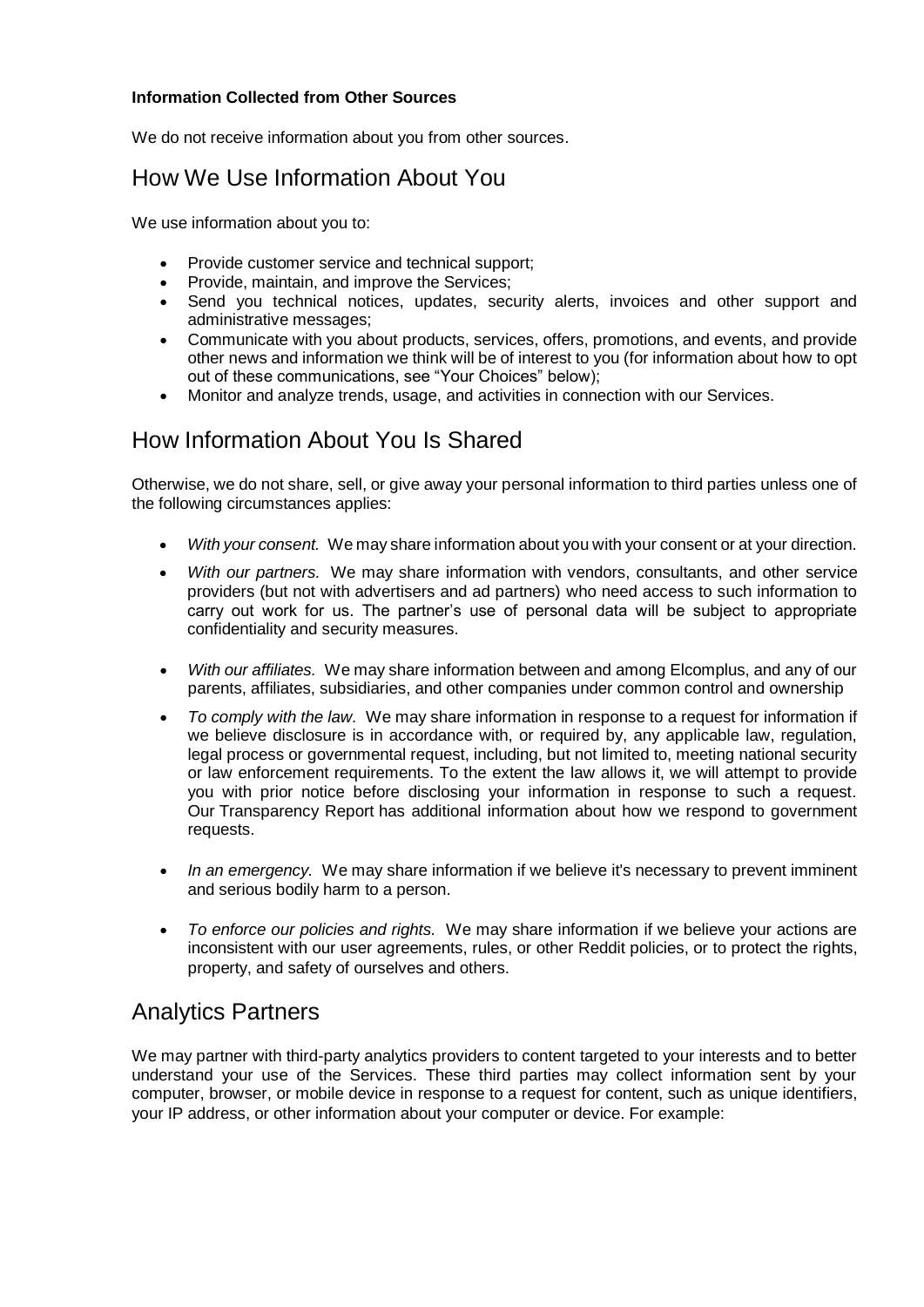#### Analytics Partners

We use analytics partners (such as Google Analytics) to help analyze usage and traffic for our Services. As an example, we may use analytics partners to analyze and measure, in the aggregate, the number of unique visitors to our Services.

### Your Choices

As an Elcomplus user, you have choices about how to protect and limit the collection, use, and disclosure of information about you.

#### **Controlling the Use of Cookies**

Most web browsers are set to accept cookies by default. We may use next types of cookies:

| <b>Cookie file name</b> | <b>Domain</b> | <b>Proposes</b>                                  |
|-------------------------|---------------|--------------------------------------------------|
| 1P JAR                  | google.com    | Collection of general statistics about visitors' |
| <b>ANID</b>             |               | usage. We use it for traffic analytics and the   |
| <b>APISID</b>           |               | site improvement. It includes unique visitors    |
| <b>HSID</b>             |               | count, user location and viewed pages.           |
| <b>NID</b>              |               |                                                  |
| <b>SAPISID</b>          |               |                                                  |
| <b>SID</b>              |               |                                                  |
| <b>SIDCC</b>            |               |                                                  |
| <b>SSID</b>             |               |                                                  |
|                         | yandex.ru     |                                                  |
| Session_id              |               |                                                  |
| _ym_d                   |               |                                                  |
| _ym_isad                |               |                                                  |
| _ym_uid                 |               |                                                  |
| cycada                  |               |                                                  |
| $\mathsf{I}$            |               |                                                  |
| mda                     |               |                                                  |
| sessionid2              |               |                                                  |
| yandex_login            |               |                                                  |
| yandexuid               |               |                                                  |
| $_t$ bp                 | yastatic.net  |                                                  |
| _ym_d                   |               |                                                  |
| _ym_uid                 |               |                                                  |
| _ym_wasSynced           |               |                                                  |
| cto_lwid                |               |                                                  |
| yabs-sid                | mc.yandex.ru  |                                                  |
| $\lrcorner$ ga          | smartptt.com  | Saving theme settings; exclusion of user         |
| $\_$ ym $\_$ d          |               | double count in visiting reports.                |
| _ym_isad                |               |                                                  |
| _ym_uid                 |               |                                                  |
| wp-settings-154         |               |                                                  |
| wp-settings-time-154    |               |                                                  |

If you prefer, you can usually choose to set your browser to remove or reject first- and third-party cookies. Please note that if you choose to remove or reject cookies, this could affect the availability and functionality of our Services.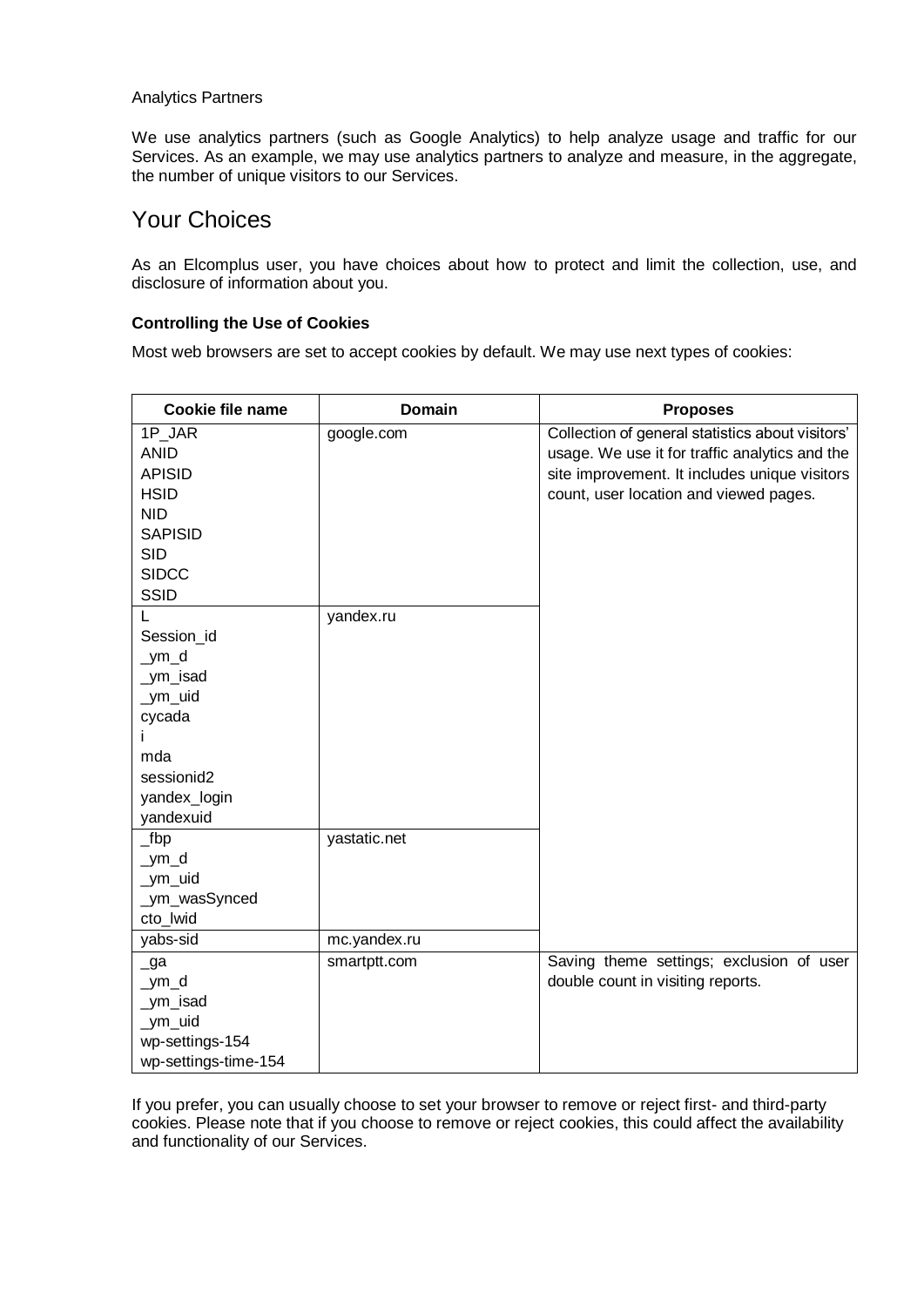#### **Controlling Analytics**

Some analytics providers we partner with may provide specific opt-out mechanisms and we may provide, as needed and as available, additional tools and third-party services that allow you to better understand cookies and how you can opt-out. For example, you may manage the use and collection of certain information by Google Analytics [here.](https://tools.google.com/dlpage/gaoptout)

#### **Do Not Track**

Most modern web browsers give you the option to send a Do Not Track signal to the websites you visit, indicating that you do not wish to be tracked. However, there is no accepted standard for how a website should respond to this signal, and we do not take any action in response to this signal. Instead, in addition to publicly available third-party tools, we offer you the choices described in this policy to manage the collection and use of information about you.

#### **Controlling Promotional Communications**

Elcomplus or its business partners may, from time to time, send you email or direct mail regarding our products and services. If you do not want to receive such information, simply tell us when you give us your personal information, or follow the directions contained on the mailing to remove your name from our mailing list(s).

#### **Controlling Location Information**

If you initially consent to our collection of location information, you can subsequently stop the collection of this information at any time by changing the preferences on your mobile device.

### Other Information

#### **Information Security**

We take measures to help protect information about you from loss, theft, misuse and unauthorized access, disclosure, alteration, and destruction. For example, we use HTTPS while information is being transmitted. We also enforce technical and administrative access controls to limit which of our employees have access to non-public personal information.

#### **Data Retention**

We store the information we collect for as long as it is necessary for the purpose(s) for which we originally collected it. We may retain certain information for legitimate business purposes or as required by law.

#### **Additional Information for EEA Users**

Users in the European Economic Area have the right to request access to, rectification of, or erasure of their personal data; to data portability in certain circumstances; to request restriction of processing; to object to processing; and to withdraw consent for processing where they have previously provided consent. These rights can be exercised using the information provided under "Your Choices" above or using the contact information provided at the end of this document. EEA users also have the right to lodge a complaint with their local supervisory authority.

As required by applicable law, we collect and process information about individuals in the EEA only where we have legal bases for doing so. Our legal bases depend on the Services you use and how you use them. We process your information on the following legal bases:

You have consented for us to do so for a specific purpose;